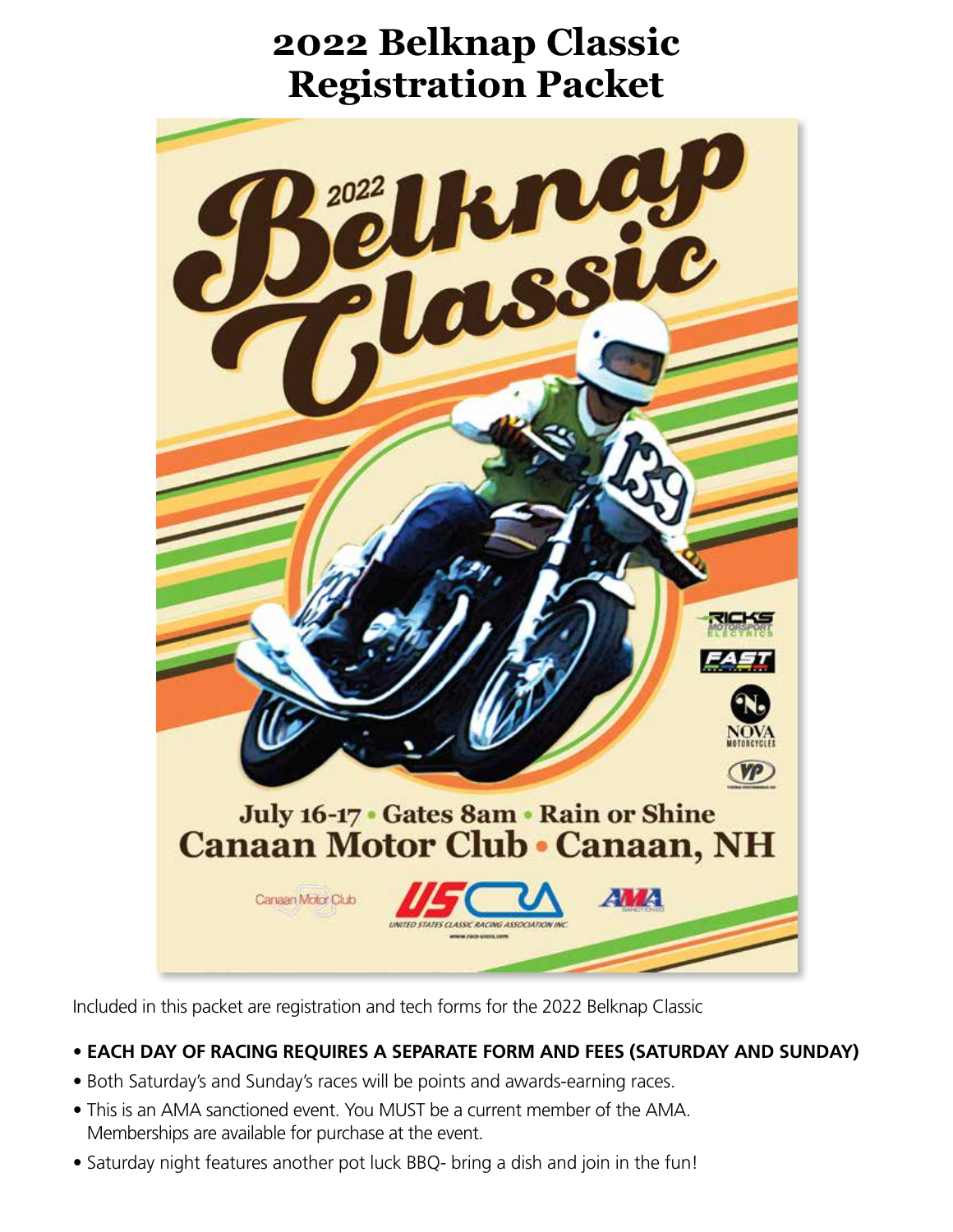

# **2022 USCRA Pre-Registration Process**

1) Rider mails (USPS) the following to:

 USCRA Registration c/o Eve Stein 5 Brook Bend Place, Oakdale, Ct. 06370

- Completed and signed USCRA Membership Form (if necessary, can be found at www.race-uscra.com)
- Completed and signed event registration form(s)
- Proof of current AMA membership, including membership # and expiration
- Copy of valid medical insurance ID card
- Full payment (checks only, payable to USCRA)
- A valid email address
- 2) Registrar reviews registration and confirms that form is properly completed (no questions) and payment is correct.
- 3) Registrar e-mails tech form back to rider. Registrar will initial confirmation that registration has been received and reviewed, and correct payment is attached. (Note: email subject line will read: Registration - Date of Event - Racer Name)
- 4) Rider prints tech form, signs it, and brings it to the track as proof of registration. If rider forgets form, he/she has to wait in line to get a new one. New form must be completed and signed. Rider should also print and complete tech checklist (one per entered machine).
- 5) Rider presents form at front gate, purchases armband and goes straight into paddock and Tech (person selling armband can confirm sanction number, and verify it was sent by Registrar).
- 6) Tech inspector takes form, confirms that rider has an armband (no armband, return to front gate), inspects bike.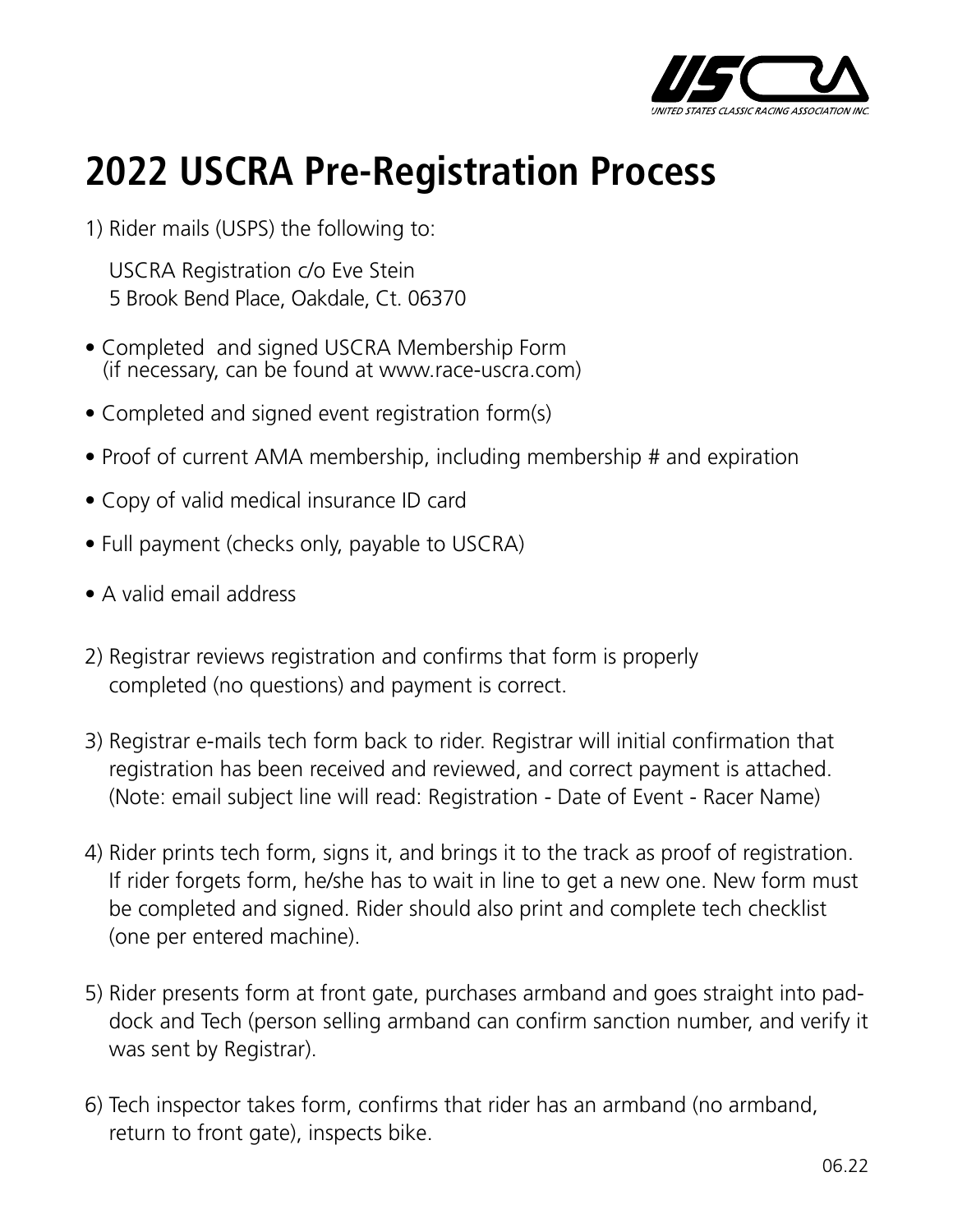### **2022 Belknap Classic– SATURDAY • JULY 16 • 2022 Canaan Motor Club –Registration Form**

AMA Sanction #: 68949



|                         |                                                        |  |                                                                                                                                                                                                                                        | Racing license:                       |  |  |  |
|-------------------------|--------------------------------------------------------|--|----------------------------------------------------------------------------------------------------------------------------------------------------------------------------------------------------------------------------------------|---------------------------------------|--|--|--|
|                         |                                                        |  |                                                                                                                                                                                                                                        | AMA Number:<br><b>AMA Expiration:</b> |  |  |  |
|                         |                                                        |  | 2nd Option<br>3rd Option ________________                                                                                                                                                                                              |                                       |  |  |  |
|                         | <b>Emergency Contact:</b>                              |  |                                                                                                                                                                                                                                        |                                       |  |  |  |
|                         |                                                        |  | Proof of insurance:<br>Company:                                                                                                                                                                                                        |                                       |  |  |  |
|                         |                                                        |  |                                                                                                                                                                                                                                        | Checked by:                           |  |  |  |
| Race                    |                                                        |  | <b>Class (For any race circle / check one ONLY)</b><br>Please note: Order of classes on registration form reflects proposed schedule for the event                                                                                     | Make & Model Year Disp. (cc) \$ Fee   |  |  |  |
| $\mathbf{1}$            | 350 GP / 200 GP / Form. Flyweight                      |  |                                                                                                                                                                                                                                        |                                       |  |  |  |
| $\overline{2}$          | *Rookie Race (4 laps) *Tentative                       |  |                                                                                                                                                                                                                                        |                                       |  |  |  |
| $\overline{\mathbf{3}}$ | Masters / Super Masters                                |  |                                                                                                                                                                                                                                        |                                       |  |  |  |
| 4                       | P5 HW / Form. Twins / P4, Form. 3 / Mod. 125 GP        |  |                                                                                                                                                                                                                                        |                                       |  |  |  |
| 5                       | Form. 400 / P4, Open / Form. MW / Euro Cup             |  |                                                                                                                                                                                                                                        |                                       |  |  |  |
| 6                       | Sidecars Race 1 $\Box$ Classic $\Box$ Supervintage     |  |                                                                                                                                                                                                                                        |                                       |  |  |  |
| $\overline{7}$          | P4, Form. 2 / LWSV / Mod. 250 GP                       |  |                                                                                                                                                                                                                                        |                                       |  |  |  |
| 8                       | Tankshift / Mod. 50 / SV 50 / Classic 50 (6 laps)      |  |                                                                                                                                                                                                                                        |                                       |  |  |  |
| 9                       | P4, Form. 1 / HWSV / Form. CB350                       |  |                                                                                                                                                                                                                                        |                                       |  |  |  |
| 10                      | Form. Singles Classic / Form. RD / Open GP             |  |                                                                                                                                                                                                                                        |                                       |  |  |  |
| 11                      | MW Prod. / 500 GP / 250 GP                             |  |                                                                                                                                                                                                                                        |                                       |  |  |  |
| 12                      | ULWSV / Pre-1950 / Pre-1965                            |  |                                                                                                                                                                                                                                        |                                       |  |  |  |
| 13                      | Form. Twins / P5 MW / Form. Singles Modern / Form. 400 |  |                                                                                                                                                                                                                                        |                                       |  |  |  |
| 14                      | Passenger:<br>Sidecars Race 2 □ Classic □ Supervintage |  |                                                                                                                                                                                                                                        |                                       |  |  |  |
|                         |                                                        |  | $\mathbf{a} = \mathbf{a} \cdot \mathbf{a}$ and $\mathbf{a} = \mathbf{a} \cdot \mathbf{a}$ and $\mathbf{a} = \mathbf{a} \cdot \mathbf{a}$ and $\mathbf{a} = \mathbf{a} \cdot \mathbf{a}$ and $\mathbf{a} = \mathbf{a} \cdot \mathbf{a}$ |                                       |  |  |  |

#### **FEES: PRE-ENTRY (Before 07.12.22): \$155.00 first class; \$60.00 each additional class (incl. 2nd sidecar race). POST-ENTRY (PAID AT THE GATE ONLY) \$165.00 first class; \$65.00 each additional class. 50cc class ONLY, (pre or post entry) \$90.00. Please make checks payable in U.S. funds to: USCRA**

**Total \$**

RELEASE & INDEMNITY AGREEMENT - READ BEFORE SIGNING! I hereby relinquish all my rights to sue or make claim whatsoever against the United States Classic Racing Association (USCRA), New Hampshire Motor Speedway (NHMS), the promoters, sponsors, instructors, employees, volunteers, and all other agents, persons, participants, or organizations conducting or connected with this or any other event produced by the USCRA for any injury to person or property I may suffer, including, crippling injury or death, whether such injury arises while participating in any event or activity produced by the USCRA at any prescribed premise. And, relying upon my own judgment and ability, I assume all such risks of loss and hereby agree to reimburse all such costs to those persons or organizations connected with any USCRA event for damages incurred as a result of my negligence. Motorcycle racing is dangerous. Every registrant/entrant assumes, by his/her written acknowledgement and/or participation, responsibility and obligation to assess the safety aspects of facilities and individual conditions and assumes all risks, including injury or death.

SIGNED: DATE:

THIS IS AN AMA SANCTIONED EVENT. YOU MUST BE A CURRENT MEMBER OF AMA. Send this form & check or m/o in U.S. funds to: USCRA Registration, Eve Stein, 5 Brook Bend Place, Oakdale, Ct. 06370, (860) 447-2001 Email: registration@race-uscra.com. Race Directors: Doug Donelan (516) 851-7508 or cemoto68@yahoo.com.

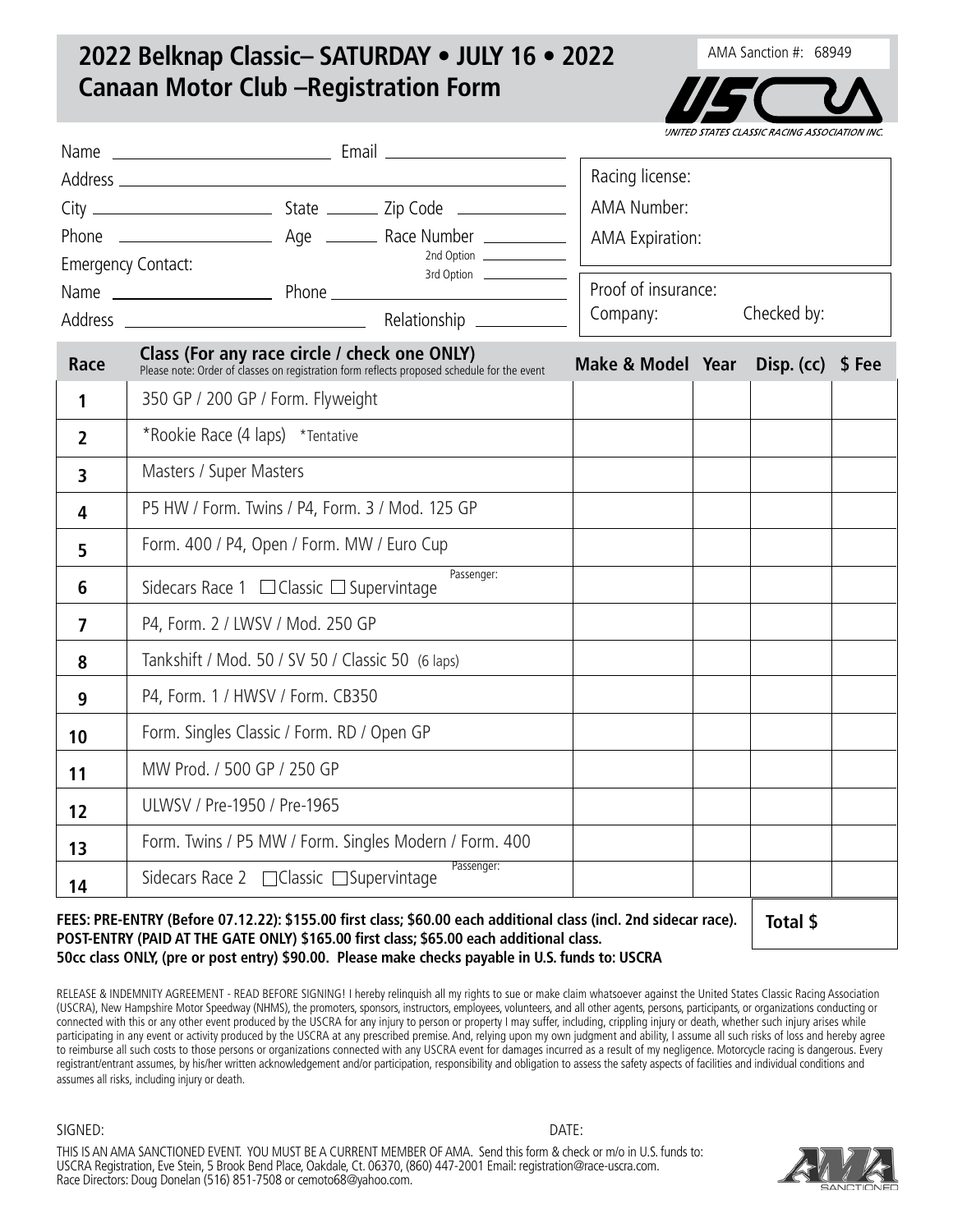### **2022 Belknap Classic– SUNDAY • JULY 17 • 2022 Canaan Motor Club –Registration Form**

AMA Sanction #: 68949



|                         |                                                        |  |                                                                                                                                                    | Racing license:                     |          |          |             |
|-------------------------|--------------------------------------------------------|--|----------------------------------------------------------------------------------------------------------------------------------------------------|-------------------------------------|----------|----------|-------------|
|                         |                                                        |  |                                                                                                                                                    | AMA Number:                         |          |          |             |
|                         |                                                        |  | 2nd Option<br>3rd Option                                                                                                                           | <b>AMA Expiration:</b>              |          |          |             |
|                         |                                                        |  |                                                                                                                                                    |                                     |          |          |             |
|                         |                                                        |  |                                                                                                                                                    |                                     | Company: |          | Checked by: |
| Race                    |                                                        |  | <b>Class (For any race circle / check one ONLY)</b><br>Please note: Order of classes on registration form reflects proposed schedule for the event | Make & Model Year Disp. (cc) \$ Fee |          |          |             |
| 1                       |                                                        |  | Form. Twins / P5 MW / Form. Singles Modern / Form. 400                                                                                             |                                     |          |          |             |
| $\overline{2}$          | ULWSV / Pre-1950 / Pre-1965                            |  |                                                                                                                                                    |                                     |          |          |             |
| $\overline{\mathbf{3}}$ | MW Prod. / 500 GP / 250 GP                             |  |                                                                                                                                                    |                                     |          |          |             |
| 4                       | Form. Singles Classic / Form. RD / Open GP             |  |                                                                                                                                                    |                                     |          |          |             |
| 5                       | Passenger:<br>Sidecars Race 1 □ Classic □ Supervintage |  |                                                                                                                                                    |                                     |          |          |             |
| 6                       | P4, Form. 1 / HWSV / Form. CB350                       |  |                                                                                                                                                    |                                     |          |          |             |
| $\overline{7}$          | Tankshift / Mod. 50 / SV 50 / Classic 50 (6 laps)      |  |                                                                                                                                                    |                                     |          |          |             |
| 8                       | P4, Form. 2 / LWSV / Mod. 250 GP                       |  |                                                                                                                                                    |                                     |          |          |             |
| 9                       | Form. 400 / P4, Open / Form. MW / Euro Cup             |  |                                                                                                                                                    |                                     |          |          |             |
| 10                      | P5 HW / Form. Twins / P4, Form. 3 / Mod. 125 GP        |  |                                                                                                                                                    |                                     |          |          |             |
| 11                      | Masters / Super Masters                                |  |                                                                                                                                                    |                                     |          |          |             |
| 12                      | 350 GP / 200 GP / Form. Flyweight                      |  |                                                                                                                                                    |                                     |          |          |             |
| 13                      | Sidecars Race 2 □ Classic □ Supervintage               |  | Passenger:                                                                                                                                         |                                     |          |          |             |
|                         |                                                        |  | FEES: PRE-ENTRY (Before 07 12 22): \$155 00 first class: \$60 00 each additional class (incl. 2nd sidecar race)                                    |                                     |          | Total \$ |             |

#### **FEES: PRE-ENTRY (Before 07.12.22): \$155.00 first class; \$60.00 each additional class (incl. 2nd sidecar race). POST-ENTRY (PAID AT THE GATE ONLY) \$165.00 first class; \$65.00 each additional class. 50cc class ONLY, (pre or post entry) \$90.00. Please make checks payable in U.S. funds to: USCRA**

RELEASE & INDEMNITY AGREEMENT - READ BEFORE SIGNING! I hereby relinquish all my rights to sue or make claim whatsoever against the United States Classic Racing Association (USCRA), New Hampshire Motor Speedway (NHMS), the promoters, sponsors, instructors, employees, volunteers, and all other agents, persons, participants, or organizations conducting or connected with this or any other event produced by the USCRA for any injury to person or property I may suffer, including, crippling injury or death, whether such injury arises while participating in any event or activity produced by the USCRA at any prescribed premise. And, relying upon my own judgment and ability, I assume all such risks of loss and hereby agree to reimburse all such costs to those persons or organizations connected with any USCRA event for damages incurred as a result of my negligence. Motorcycle racing is dangerous. Every registrant/entrant assumes, by his/her written acknowledgement and/or participation, responsibility and obligation to assess the safety aspects of facilities and individual conditions and assumes all risks, including injury or death.

SIGNED: DATE:

THIS IS AN AMA SANCTIONED EVENT. YOU MUST BE A CURRENT MEMBER OF AMA. Send this form & check or m/o in U.S. funds to: USCRA Registration, Eve Stein, 5 Brook Bend Place, Oakdale, Ct. 06370, (860) 447-2001 Email: registration@race-uscra.com. Race Directors: Doug Donelan (516) 851-7508 or cemoto68@yahoo.com.